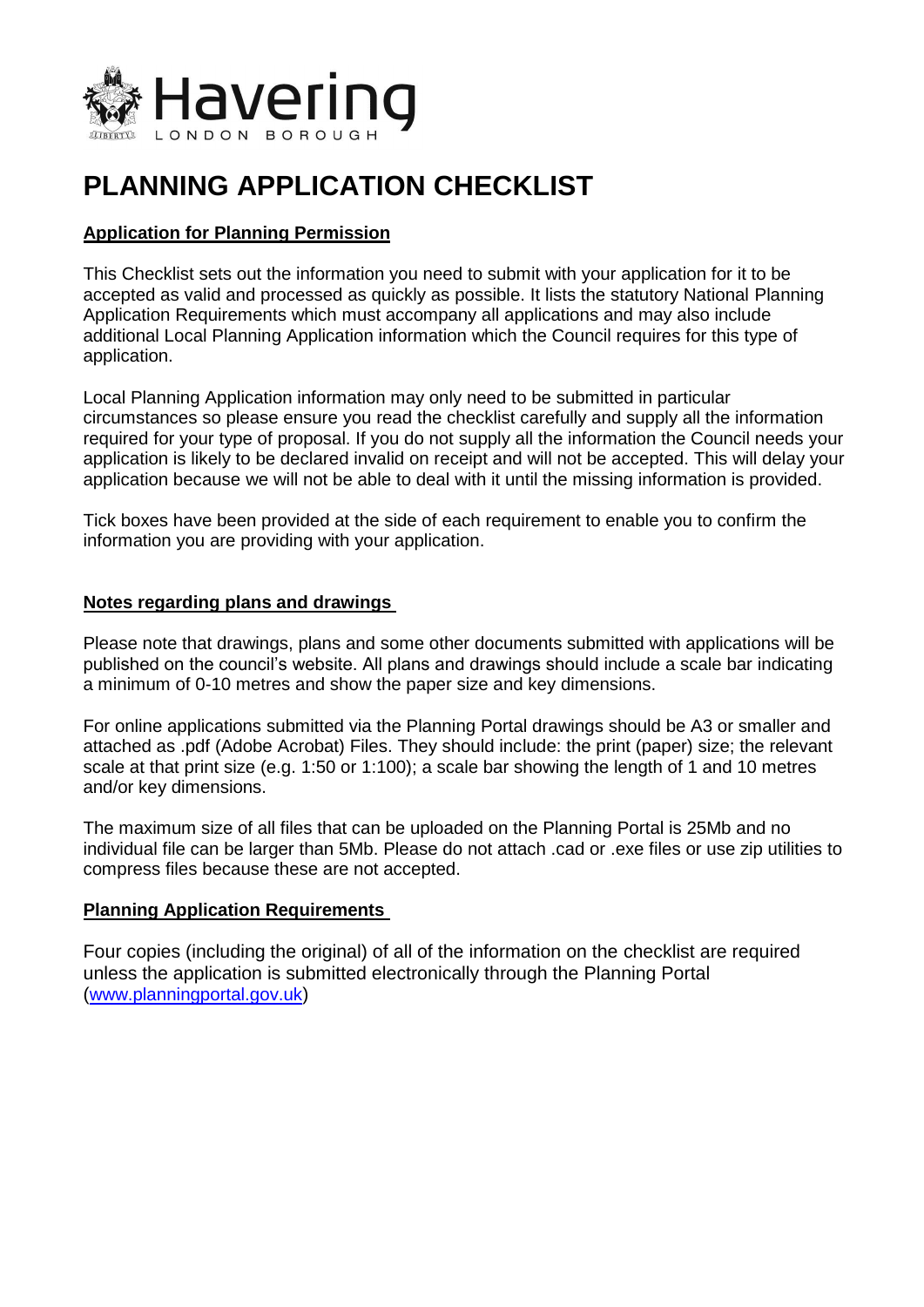# **PLANNING APPLICATION CHECKLIST Application for Planning Permission**

# **Application for Planning Permission**

## **National Planning Application Requirements**

## **You must provide the following as part of your application:**

- □ Completed 1APP National Standard Application Form, signed and dated.
- □ Completed Ownership Certificate (A, B, C or D as applicable), signed and dated.
- GDPO 1995 which must be given and served on the owner(s) and/or published in a □ Where Ownership Certificate B, C or D has been completed, the correct Notice under local newspaper.
- □ Agricultural Holdings Certificate, signed and dated.
- □ Appropriate fee.
- □ Design and Access Statement, where the application is for the following:
	- $\bullet$  Major Development<sup>1</sup>, except where:
		- $\circ$  for removal or variation of conditions;
		- o involving change of use of land/buildings only;
		- o renewal of existing permission;
		- o engineering operations;
		- o waste development.
		- Development within Conservation Areas involving:
			- o the provision of one or more dwellinghouses;
			- $\circ$  the provision of building or buildings where the floor space created by the development is 100 square metres or more.
- □ A Site Plan which identifies the land to which the application relates drawn to an identified scale and showing the direction of North.
- □ A Location Plan based on an up-to-date map at a scale of 1:1250 or 1:2500. The application site should be clearly edged with a red line and a blue line should be drawn around any other land owned by the applicant, close to or adjoining the application site. □ Other drawings/plans:
- - At a scale of 1:100 or 1:200 Block plan showing any site boundaries
	- At a scale of 1:50 or 1:100 Existing and proposed elevations
		- Existing and proposed floor plans
		- - Existing and proposed site section and finished floor and site levels
		- -Roof plan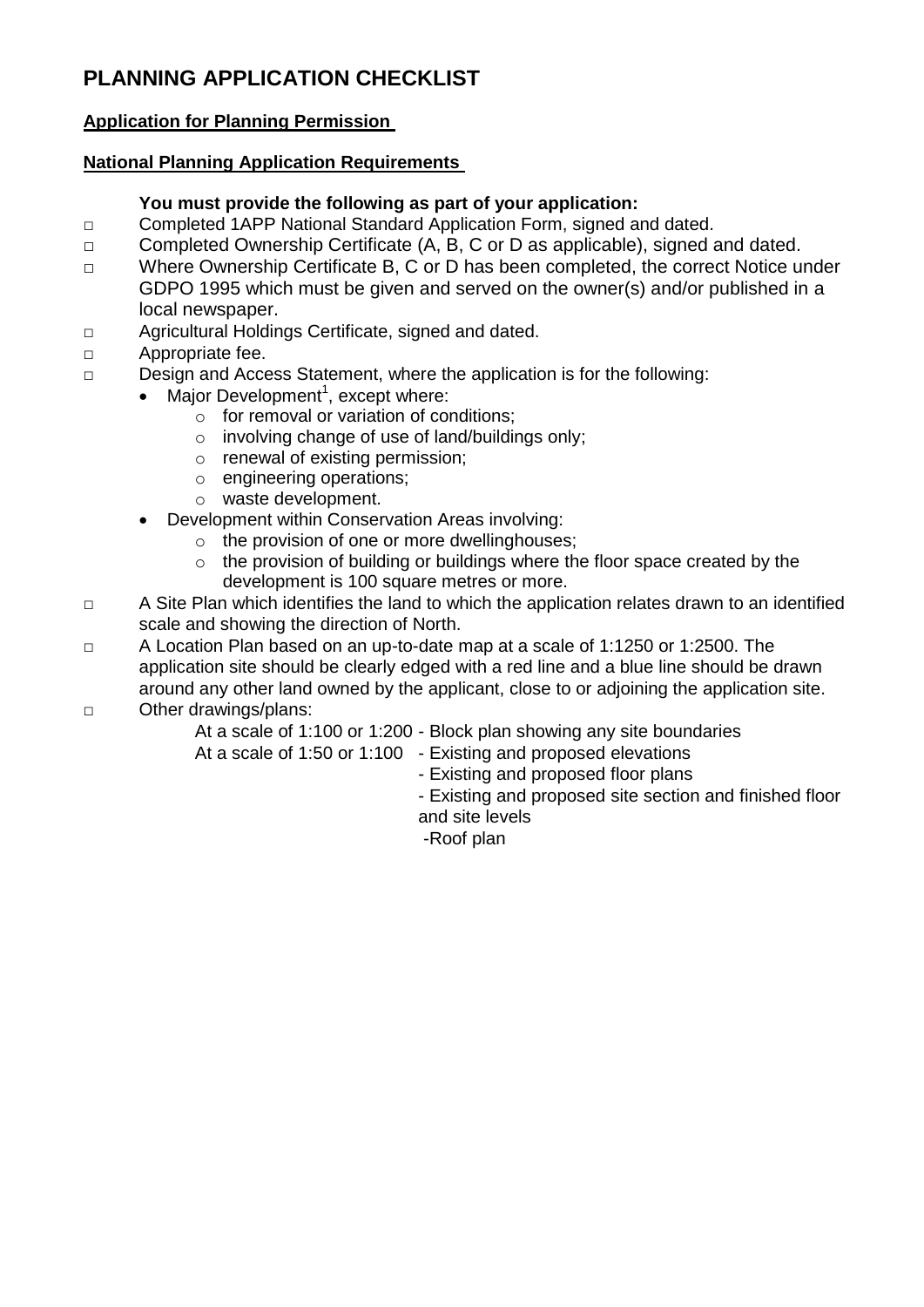# **Local Planning Application Requirements**

|        | You may also need to provide the following as part of your application:   |                                                                                                                                                                                                                                        |  |  |  |
|--------|---------------------------------------------------------------------------|----------------------------------------------------------------------------------------------------------------------------------------------------------------------------------------------------------------------------------------|--|--|--|
|        | <b>Requirement</b>                                                        | <b>When Required</b>                                                                                                                                                                                                                   |  |  |  |
| $\Box$ | <b>Community</b><br><b>Infrastructure Levy</b><br><b>Information Form</b> | All applications for one or more dwellings (except conversions)<br>or where the gross internal floor area of new buildings and/or<br>extensions exceeds 100 square metres                                                              |  |  |  |
| $\Box$ | Affordable Housing<br><b>Statement</b>                                    | On residential or part residential development where there is<br>capacity to provide 10 or more homes, or where the site area is<br>greater than 0.5 hectares.                                                                         |  |  |  |
| $\Box$ | <b>Air Quality</b><br>Assessment                                          | All development involving processes under Environmental Permitting<br><b>Regulations - Regulated Facilities</b><br>Proposals for new developments with 200 parking spaces or more or                                                   |  |  |  |
|        |                                                                           | an increase in existing parking provision of 200 spaces to more.<br>Proposals for coach and lorry parks.                                                                                                                               |  |  |  |
|        |                                                                           |                                                                                                                                                                                                                                        |  |  |  |
| $\Box$ | <b>Biodiversity Survey</b>                                                | All Major Development <sup>1</sup> (except change of use).                                                                                                                                                                             |  |  |  |
|        | and Report                                                                | Development (excluding change of use) on sites designated as SSSI<br>or any part of the site is within 100 metres of SSSI.                                                                                                             |  |  |  |
|        |                                                                           | Development (excluding change of use) on or adjacent to sites of<br>Metropolitan, Borough or Local Importance for Nature Conservation<br>as shown on the Council's LDF Proposals Map.                                                  |  |  |  |
|        |                                                                           | Where there is a reasonable likelihood of the following being<br>affected adversely or conserved and enhanced within the application<br>site, or on land adjacent to or near the application site:<br>• Protected and Priority Species |  |  |  |
|        |                                                                           | • Designated Sites, Important Habitats or other Biodiversity<br><b>Features</b><br>• Features of Geological Conservation Importance                                                                                                    |  |  |  |
|        |                                                                           | Development resulting in loss of any hedgerow or woodland or<br>alteration to any water course.                                                                                                                                        |  |  |  |
| $\Box$ | Daylight/Sunlight<br>Assessment                                           | All new Major development (except change of use).                                                                                                                                                                                      |  |  |  |
| $\Box$ | <b>Economic Statement</b>                                                 | All new employment related development (including change of use)<br>where the floorspace created would be over 5000 square metres.                                                                                                     |  |  |  |
| $\Box$ | <b>Energy Statement</b>                                                   | All major development (except change of use).                                                                                                                                                                                          |  |  |  |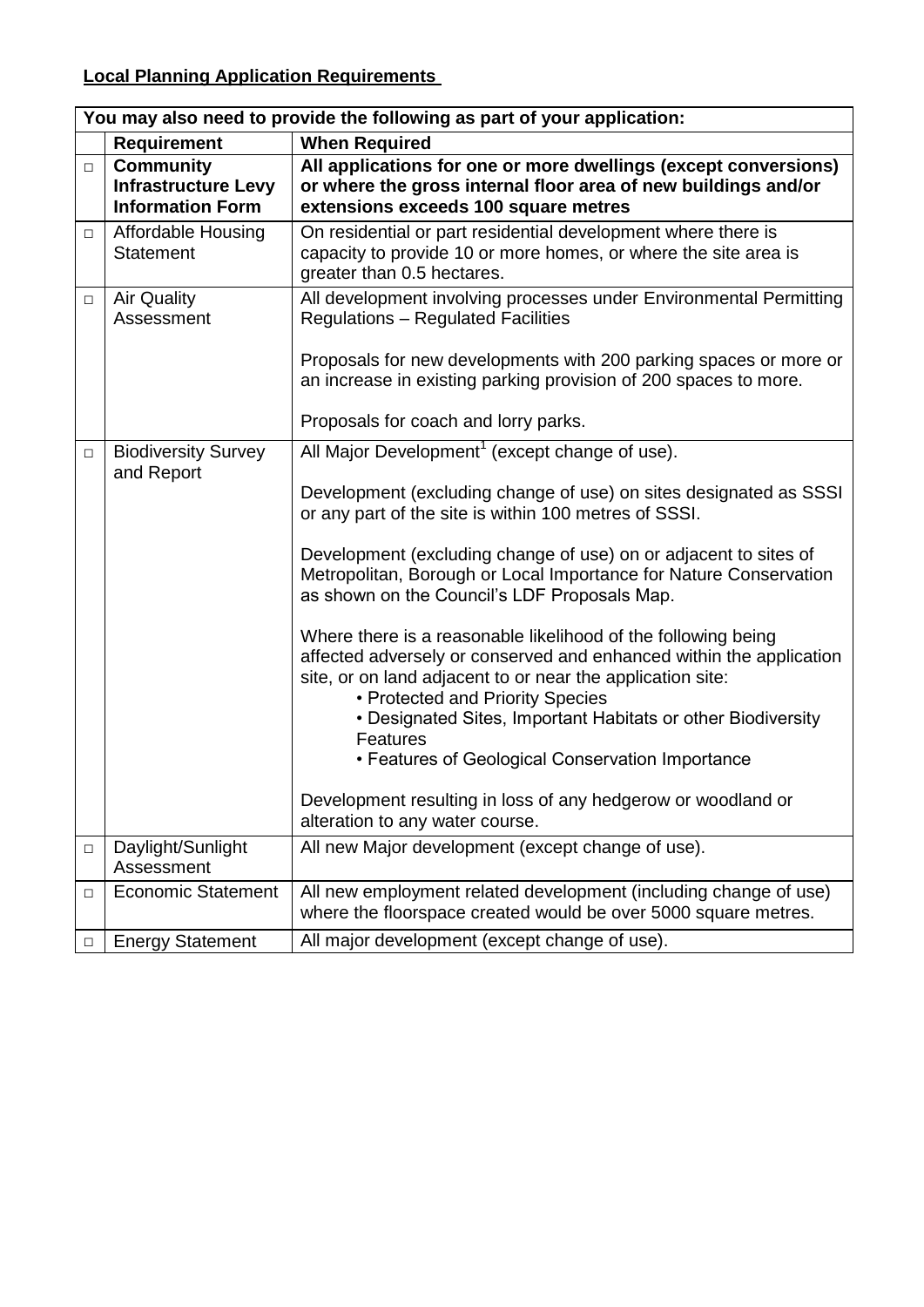|        | <b>Requirement</b>                                               | <b>When Required</b>                                                                                                                                                                                                                                                                                                                                                                                                                                                                                                                                                                                                                  |
|--------|------------------------------------------------------------------|---------------------------------------------------------------------------------------------------------------------------------------------------------------------------------------------------------------------------------------------------------------------------------------------------------------------------------------------------------------------------------------------------------------------------------------------------------------------------------------------------------------------------------------------------------------------------------------------------------------------------------------|
| $\Box$ | Environmental<br><b>Statement</b>                                | All development falling within Schedule 1 of the Town and Country<br>Planning (Environmental Impact Assessment) Regulations 2011.                                                                                                                                                                                                                                                                                                                                                                                                                                                                                                     |
|        |                                                                  | http://www.legislation.gov.uk/uksi/2011/1824/schedule/1/made                                                                                                                                                                                                                                                                                                                                                                                                                                                                                                                                                                          |
|        |                                                                  | Development falling within Schedule 2 of the Town and Country<br>Planning (Environmental Impact Assessment) Regulations 2011,<br>where a Screening Opinion has confirmed the need to submit an<br>EIA.                                                                                                                                                                                                                                                                                                                                                                                                                                |
|        |                                                                  | http://www.legislation.gov.uk/uksi/2011/1824/schedule/2/made                                                                                                                                                                                                                                                                                                                                                                                                                                                                                                                                                                          |
| $\Box$ | Evidence to<br>accompany<br>applications for town<br>centre uses | All new town centre type development - e.g. retail (including<br>warehouse clubs and factory outlet centres); leisure, entertainment<br>facilities, and the more intensive sport and recreation uses (including<br>cinemas, restaurants, drive-through restaurants, bars and pubs,<br>night-clubs, casinos, health and fitness centres, indoor bowling<br>centres, and bingo halls); offices, both commercial and those of<br>public bodies; and arts, culture and tourism (theatres, museums,<br>galleries and concert halls, hotels, and conference facilities) outside<br>designated Town Centres and at edge of centre locations. |
| $\Box$ | <b>Flood Risk</b><br>Assessment                                  | All new development in Flood Zones 2 and 3 as designated by the<br><b>Environment Agency.</b>                                                                                                                                                                                                                                                                                                                                                                                                                                                                                                                                         |
|        |                                                                  | All development of 1 hectare or more in Flood Zone 1 as designated<br>by the Environment Agency (map shown on the EA website.)                                                                                                                                                                                                                                                                                                                                                                                                                                                                                                        |
|        |                                                                  | All development of 1 hectare or more (surface flood assessment only<br>required).                                                                                                                                                                                                                                                                                                                                                                                                                                                                                                                                                     |
| $\Box$ | Foul Sewerage and<br><b>Utilities Assessment</b>                 | All development requiring or involving the installation of non-mains<br>sewerage.                                                                                                                                                                                                                                                                                                                                                                                                                                                                                                                                                     |
|        |                                                                  | All development involving disposal of trade waste or foul sewerage<br>effluent other than to the public sewer.                                                                                                                                                                                                                                                                                                                                                                                                                                                                                                                        |
| □      | <b>Heritage Statement</b>                                        | All new development within the curtilage of a listed building or<br><b>Scheduled Ancient Monument.</b>                                                                                                                                                                                                                                                                                                                                                                                                                                                                                                                                |
|        |                                                                  | All new development (except change of use) on land that is in a<br>Conservation Area or an Archaeological Priority Area or adjoins a<br>Listed Building or Scheduled Ancient Monument.                                                                                                                                                                                                                                                                                                                                                                                                                                                |
|        |                                                                  | All major development where any part of the site is within 50 metres<br>of the boundary of a Conservation Area.                                                                                                                                                                                                                                                                                                                                                                                                                                                                                                                       |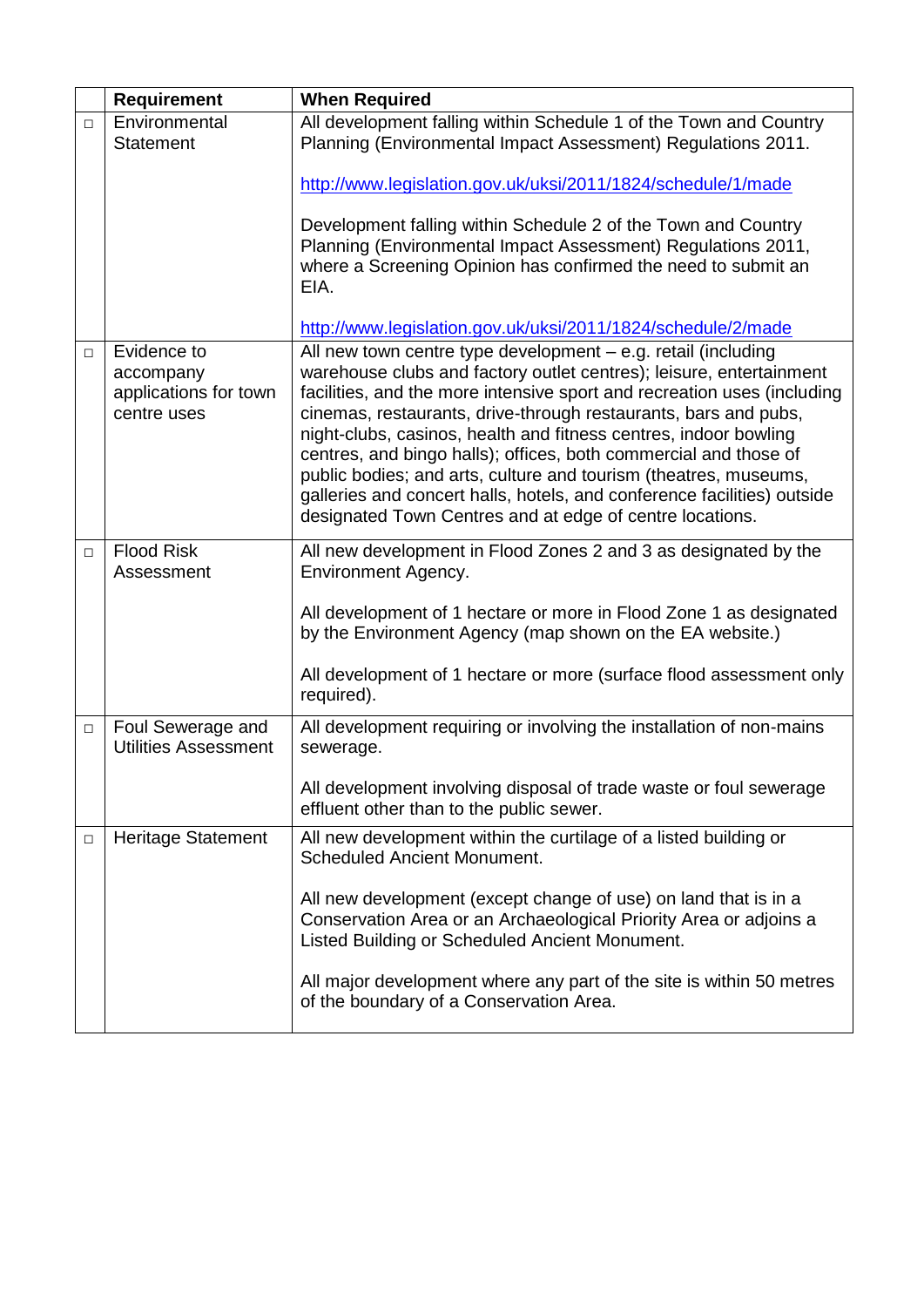|        | <b>Requirement</b>                                  | <b>When Required</b>                                                                                                                                                                                                                      |
|--------|-----------------------------------------------------|-------------------------------------------------------------------------------------------------------------------------------------------------------------------------------------------------------------------------------------------|
| $\Box$ | <b>Land Contamination</b><br>Assessment             | If the proposal involves land which is known to be contaminated or<br>where contamination is suspected for all or part of the site or is for a<br>proposed use that would be particularly vulnerable to the presence<br>of contamination. |
| □      | <b>Landfill Statement</b>                           | All development involving the depositing of waste (landfill).                                                                                                                                                                             |
| $\Box$ | <b>Landscaping Details</b>                          | All major development (except change of use).                                                                                                                                                                                             |
| □      | <b>Lighting Assessment</b>                          | All applications for or including floodlighting.                                                                                                                                                                                          |
| $\Box$ | Noise Impact<br>Assessment                          | All new residential development that adjoins a trunk road, motorway<br>or railway land.<br>All major residential development within designated town centres.                                                                              |
|        |                                                     | All new development involving the following uses:<br>industrial (Class B2)<br>food and drink (Class A3, A4, A5) and nightclub<br>new recreational and sporting development                                                                |
|        |                                                     | All major development involving the following uses:<br>retail (Class A1)<br>storage and distribution (Class B8)<br>leisure development.<br>$\bullet$                                                                                      |
|        |                                                     | All aviation development.                                                                                                                                                                                                                 |
| □      | Open Space<br>Assessment                            | Development involving loss of park land (including greens,<br>recreation grounds and play space), sports ground, allotment land or<br>cemetery land.                                                                                      |
| $\Box$ | <b>Parking Provision</b>                            | If details not previously supplied in plans or other statements -<br>development involving either the loss or provision of new parking<br>spaces.                                                                                         |
| □      | Photographs/                                        | All new major development in conservation areas.                                                                                                                                                                                          |
|        | Photomontages                                       | All development proposing more than 20,000 square metres<br>floorspace and/or 200 dwelling units.                                                                                                                                         |
| □      | <b>Planning Statement</b>                           | If details not supplied in other statements -all major development<br>proposals (including change of use of more than 1000 square<br>metres floorspace).                                                                                  |
| □      | <b>Safer Places</b><br>Statement                    | All major development (except change of use).                                                                                                                                                                                             |
| □      | <b>Site Waste</b><br>Management Plan                | All major development proposals which include demolition of existing<br>buildings.                                                                                                                                                        |
| □      | Statement of<br>Community<br>Involvement            | If not included in Planning Statement - all major development.                                                                                                                                                                            |
| □      | Sustainable Design<br>and Construction<br>Statement | All major development (except change of use).                                                                                                                                                                                             |